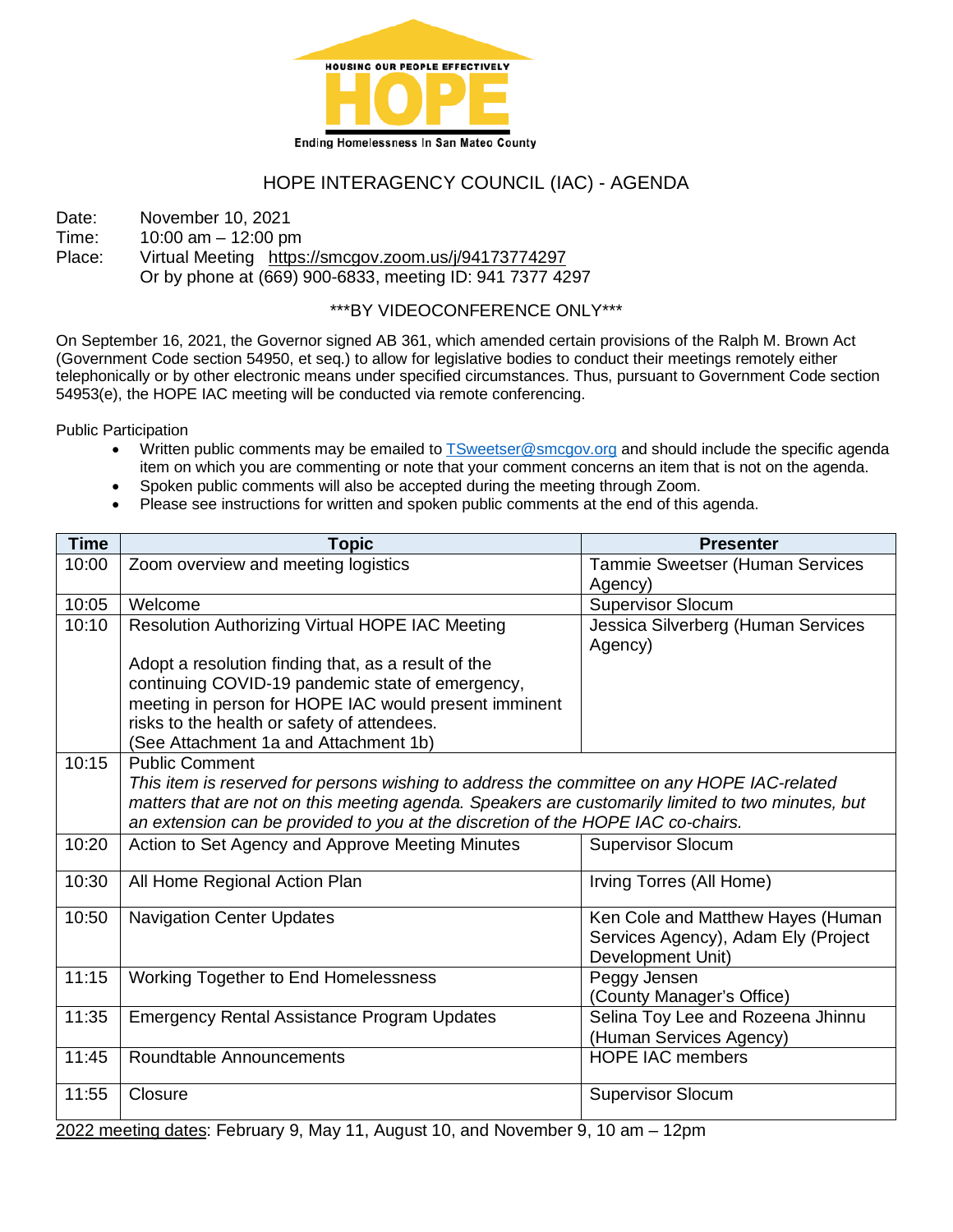*Meetings are accessible to people with disabilities. Individuals who need special assistance or a disability-related modification or accommodation (including auxiliary aids or services) to participate in this meeting, or who have a disability and wish to request an alternative format for the agenda, meeting notice, agenda packet or other writings that may be distributed at the meeting, should contact Tammie Sweetser at least 2 working days before the meeting at (650) 802-5116 and/or [tsweetser@smcgov.org.](mailto:tsweetser@smcgov.org) Notification in advance of the meeting will enable the Council to make reasonable arrangements to ensure accessibility to this meeting and the materials related to it. Attendees to this meeting are reminded that other attendees may be sensitive to various chemical based products.*

#### **Instructions for Public Comment During Videoconference Meetings**

During videoconference meetings of the HOPE IAC members of the public may address the HOPE IAC members as follows:

#### **\*Written Comments:**

Written public comments may be emailed in advance of the meeting. Please read the following instructions carefully:

- 1. Your written comment should be emailed to [TSweetser@smcgov.org](mailto:TSweetser@smcgov.org)
- 2. Your email should include the specific agenda item on which you are commenting or note that your comment concerns an item that is not on the agenda.
- 3. Members of the public are limited to one comment per agenda item.
- 4. The length of the emailed comment should be commensurate with the two minutes customarily allowed for verbal comments, which is approximately 250-300 words.
- 5. If your emailed comment is received at least 24 hours prior to the meeting, it will be provided to the HOPE IAC members and made publicly available on the HOPE IAC website along with the agenda. We cannot guarantee that e-mails received less than 24 hours before the meeting will be read during the meeting but such emails will still be included in the administrative record of the meeting.

#### **\*Spoken Comments:**

Spoken public comments will be accepted during the meeting through Zoom. Please read the following instructions carefully:

1. The November 10, 2021 HOPE IAC meeting may be accessed through Zoom online at

#### <https://smcgov.zoom.us/j/94173774297>

Webinar ID: 941 7377 4297

The meeting ID is: 941 7377 4297. The November 10, 2021 HOPE IAC meeting may also be accessed via telephone by dialing (669) 900-6833. Enter the meeting ID: 941 7377 4297 then press #.

- 2. You may download the Zoom client or connect to the meeting using an internet browser. If using your browser, make sure you are using a current, up-to-date browser: Chrome 30+, Firefox 27+, Microsoft Edge 12+, Safari 7+. Certain functionality may be disabled in older browsers including Internet Explorer.
- 3. You will be asked to enter an email address and name. We request that you identify yourself by name as this will be visible online and will be used to notify you that it is your turn to speak.
- 4. When the HOPE IAC Clerk calls for the item on which you wish to speak, click on "raise hand." The Clerk will activate and unmute speakers in turn. Speakers will be notified shortly before they are called to speak.
- 5. When called, please limit your remarks to the time limit allotted.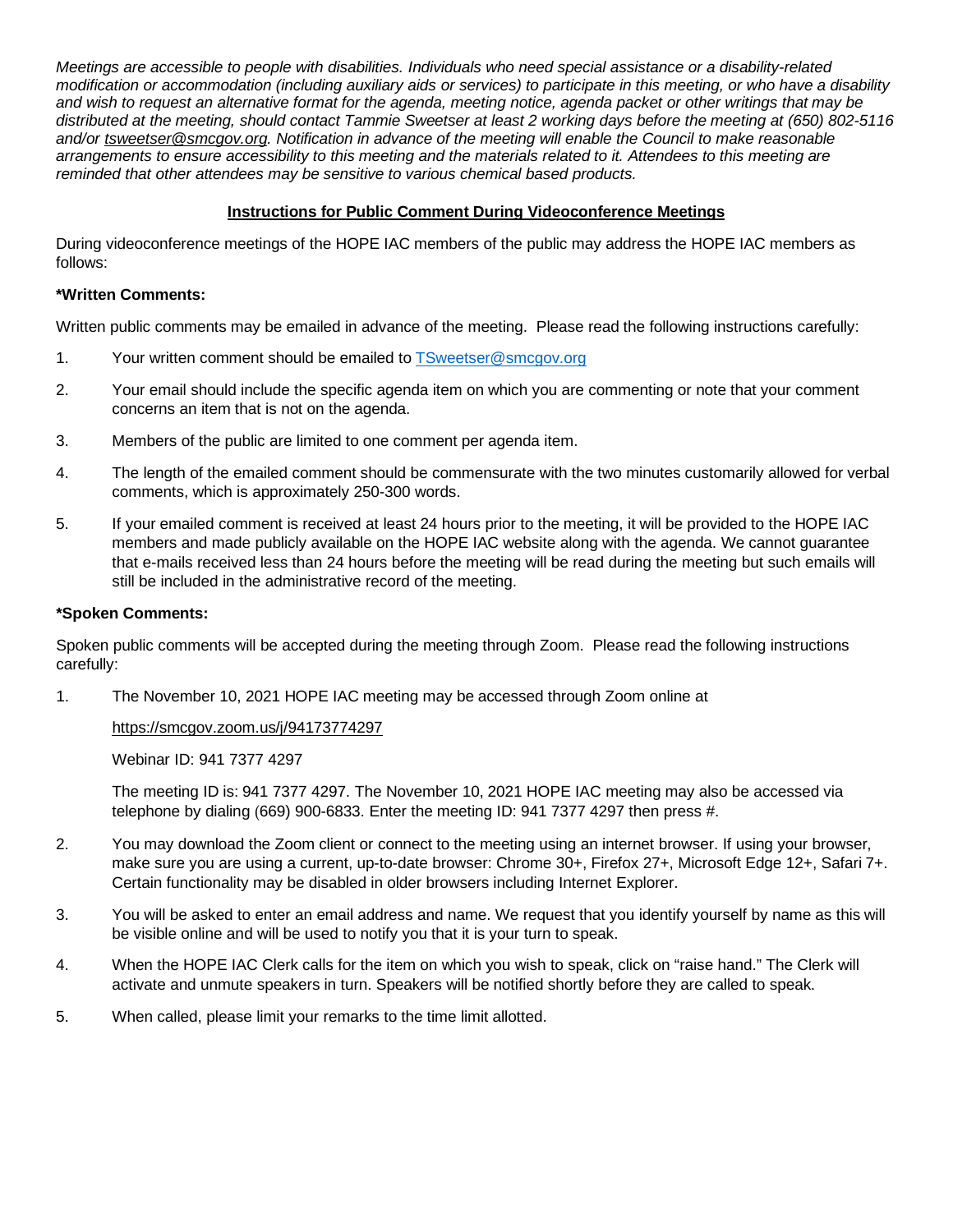| Date:    | November 10, 2021                                                                 |  |
|----------|-----------------------------------------------------------------------------------|--|
| To:      | HOPE Interagency Council (IAC)                                                    |  |
| From:    | Human Services Agency staff                                                       |  |
| Subject: | Resolution to make findings allowing continued remote meetings under<br>Brown Act |  |

### **RECOMMENDATION:**

Adopt a resolution finding that, as a result of the continuing COVID-19 pandemic state of emergency declared by Governor Newsom, meeting in person for the HOPE IAC would present imminent risks to the health or safety of attendees.

### **BACKGROUND:**

On June 11, 2021, Governor Newsom issued Executive Order N-08-21, which rescinded his prior Executive Order N-29-20 and set a date of October 1, 2021 for public agencies to transition back to public meetings held in full compliance with the Brown Act. The original Executive Order provided that all provisions of the Brown Act that required the physical presence of members or other personnel as a condition of participation or as a quorum for a public meeting were waived for public health reasons. Upon these waivers fully sunsetting on October 1, 2021, legislative bodies subject to the Brown Act have to contend with a sudden return to full compliance with in-person meeting requirements as they existed prior to March 2020, including the requirement for full physical public access to all teleconference locations from which board members were participating.

On September 16, 2021, the Governor signed AB 361, a bill that formalizes and modifies the teleconference procedures implemented by California public agencies in response to the Governor's Executive Orders addressing Brown Act compliance during shelter-in-place periods. AB 361 allows a legislative body to continue to use teleconferencing under the same basic rules as provided in the Executive Orders when certain circumstances occur or when certain findings have been made and adopted by the legislative body.

AB 361 provides that Brown Act legislative bodies must return to in-person meetings on October 1, 2021, unless they choose to continue with fully teleconferenced meetings because a specific declaration of a state or local health emergency is appropriately made. AB 361 allows legislative bodies to continue to conduct virtual meetings as long as there is a gubernatorially-proclaimed public emergency in combination with (1) local health official recommendations for social distancing or (2) adopted findings that meeting in person would present an imminent risk to health or safety of attendees. AB 361 became effective on October 1, 2021 and will sunset on January 1, 2024.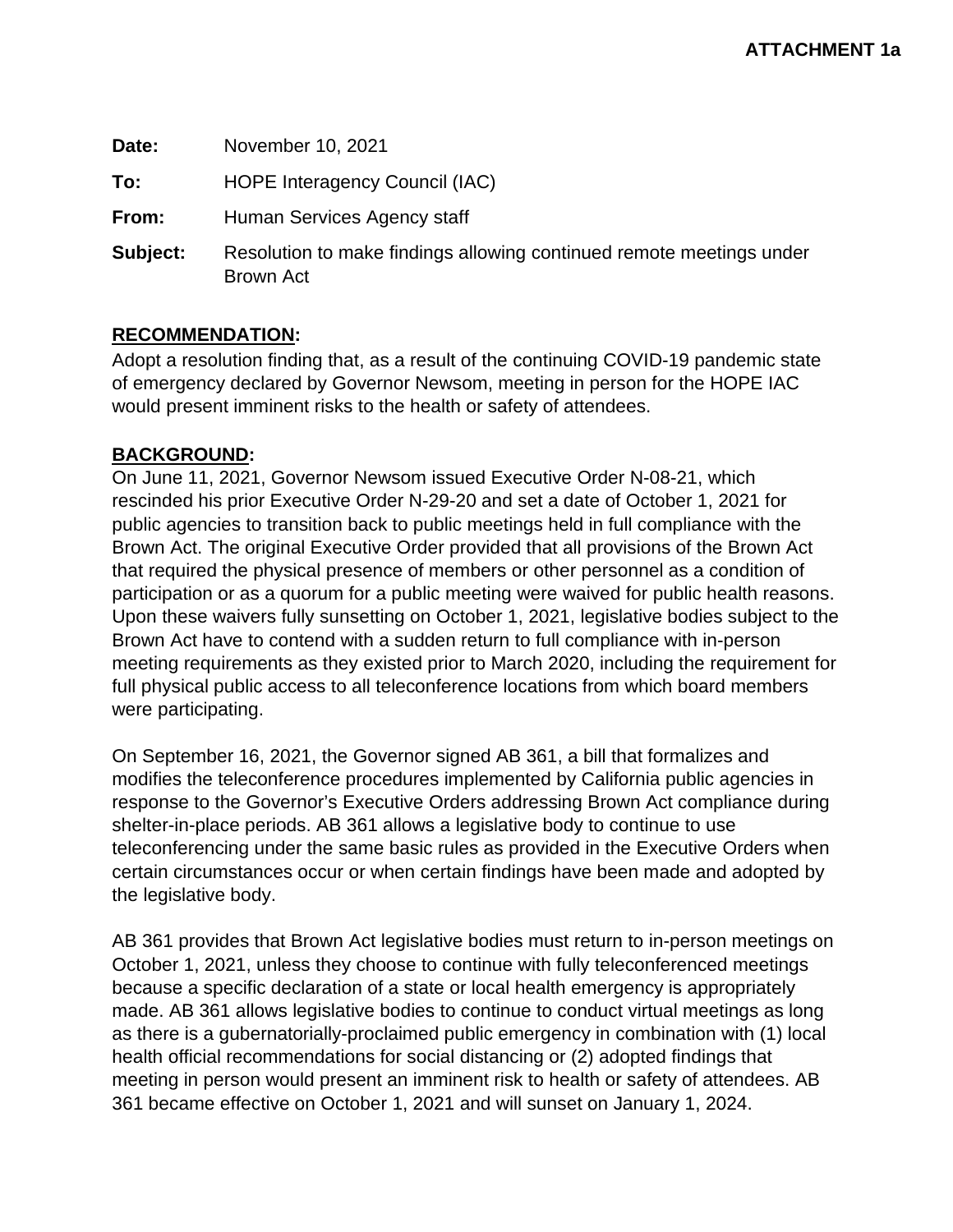AB 361 also requires that, if the state of emergency remains active for more than 30 days, the legislative body must make findings by majority vote every 30 days to continue using the bill's exemption to the Brown Act teleconferencing rules. The findings demonstrate the need for teleconferencing persists due to the nature of the ongoing public health emergency. Effectively, this means that legislative bodies must either agendize a Brown Act meeting once every thirty days to make these findings, or, if a legislative body has not made such findings within the prior 30 days, the legislative body must re-adopt the initial findings if it wishes to conduct a remote meeting.

## **DISCUSSION:**

California Department of Public Health and the federal Centers for Disease Control and Prevention caution that the Delta variant of COVID-19, currently the dominant strain of COVID-19 in the country, is more transmissible than prior variants of the virus, may cause more severe illness, and that even fully vaccinated individuals can spread the virus to others resulting in rapid and alarming rates of COVID-19 cases and hospitalizations [\(https://www.cdc.gov/coronavirus/2019-ncov/variants/deltavariant.html\)](https://www.cdc.gov/coronavirus/2019-ncov/variants/deltavariant.html).

On September 28, 2021, in the interest of public health and safety, as affected by the state of emergency caused by the spread of COVID-19, the Board of Supervisors issued a finding that meeting in person would present imminent risks to the health or safety of attendees, and decided to invoke the provisions of AB 361 related to teleconferencing for Board meetings. The Board also strongly encouraged other County legislative bodies to make a similar finding and continue meeting remotely through teleconferencing; and

Accordingly, we recommend that HOPE IAC avail itself of the provisions of AB 361 allowing continuation of online meetings by adopting findings to the effect that conducting in-person meetings would present an imminent risk to the health and safety of attendees. A resolution to that effect and directing staff to take such other necessary or appropriate actions to implement the intent and purposes of the resolution, is attached hereto.

## **FISCAL IMPACT:** None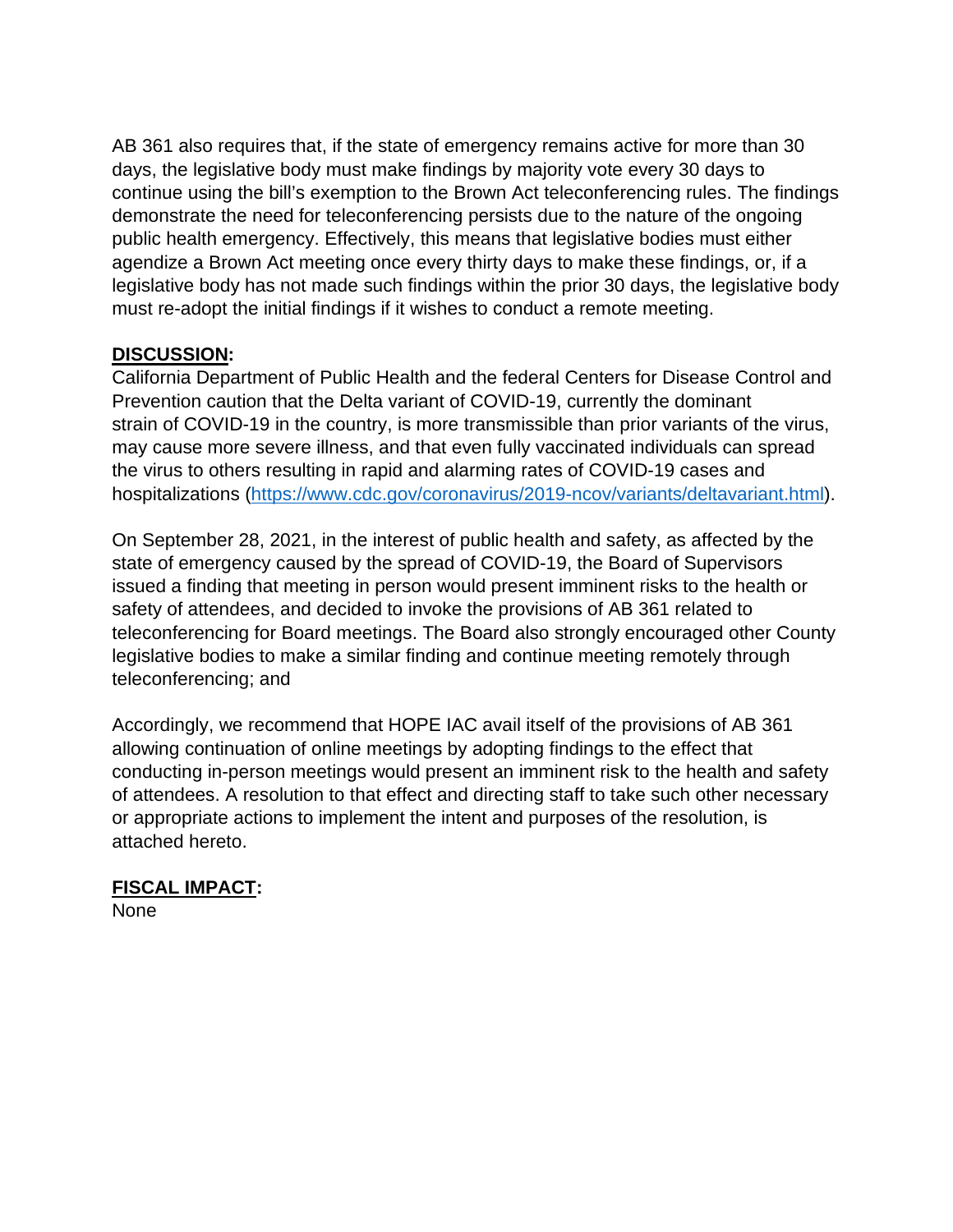## **RESOLUTION NO.**

### **RESOLUTION FINDING THAT, AS A RESULT OF THE CONTINUING COVID-19 PANDEMIC STATE OF EMERGENCY DECLARED BY GOVERNOR NEWSOM, MEETING IN PERSON FOR THE HOPE INTERAGENCY COUNCIL (IAC) WOULD PRESENT IMMINENT RISKS TO THE HEALTH OR SAFETY OF ATTENDEES**

**\_\_\_\_\_\_\_\_\_\_\_\_\_\_\_\_\_\_\_\_\_\_\_\_\_\_\_\_\_\_\_\_\_\_\_\_\_\_\_\_\_\_\_\_\_\_\_\_\_\_\_\_\_\_\_\_\_\_\_\_\_\_**

**WHEREAS**, on March 4, 2020, pursuant to Government Code section 8550, *et seq.*, Governor Newsom proclaimed a state of emergency related to the COVID-19 novel coronavirus, and subsequently, the San Mateo County Board of Supervisors ("Board") declared a local emergency related to COVID-19, and the proclamation by the Governor and declaration by the Board remain in effect; and

**WHEREAS**, on March 17, 2020, Governor Newsom issued Executive Order N-

29-20, which suspended certain provisions in the California Open Meeting law,

Government Code section 54950, et seq. (the "Brown Act"), related to teleconferencing

by legislative bodies, provided certain requirements were met and followed; and

**WHEREAS**, on June 11, 2021, the Governor issued Executive Order N-08-21, which extended provisions of Executive Order N-29-20 that waive otherwise-applicable Brown Act requirements related to remote/teleconference meetings by legislative bodies through September 30, 2021; and

**WHEREAS**, on September 16, 2021, Governor Newsom signed AB 361 into law, and AB 361 provides that a legislative body subject to the Brown Act may continue to meet without fully complying with the otherwise-applicable requirements in the Brown Act related to remove/teleconference meetings by legislative bodies, provided that a state of emergency has been declared and the legislative body determines that meeting in person would present imminent risks to the health or safety of attendees, and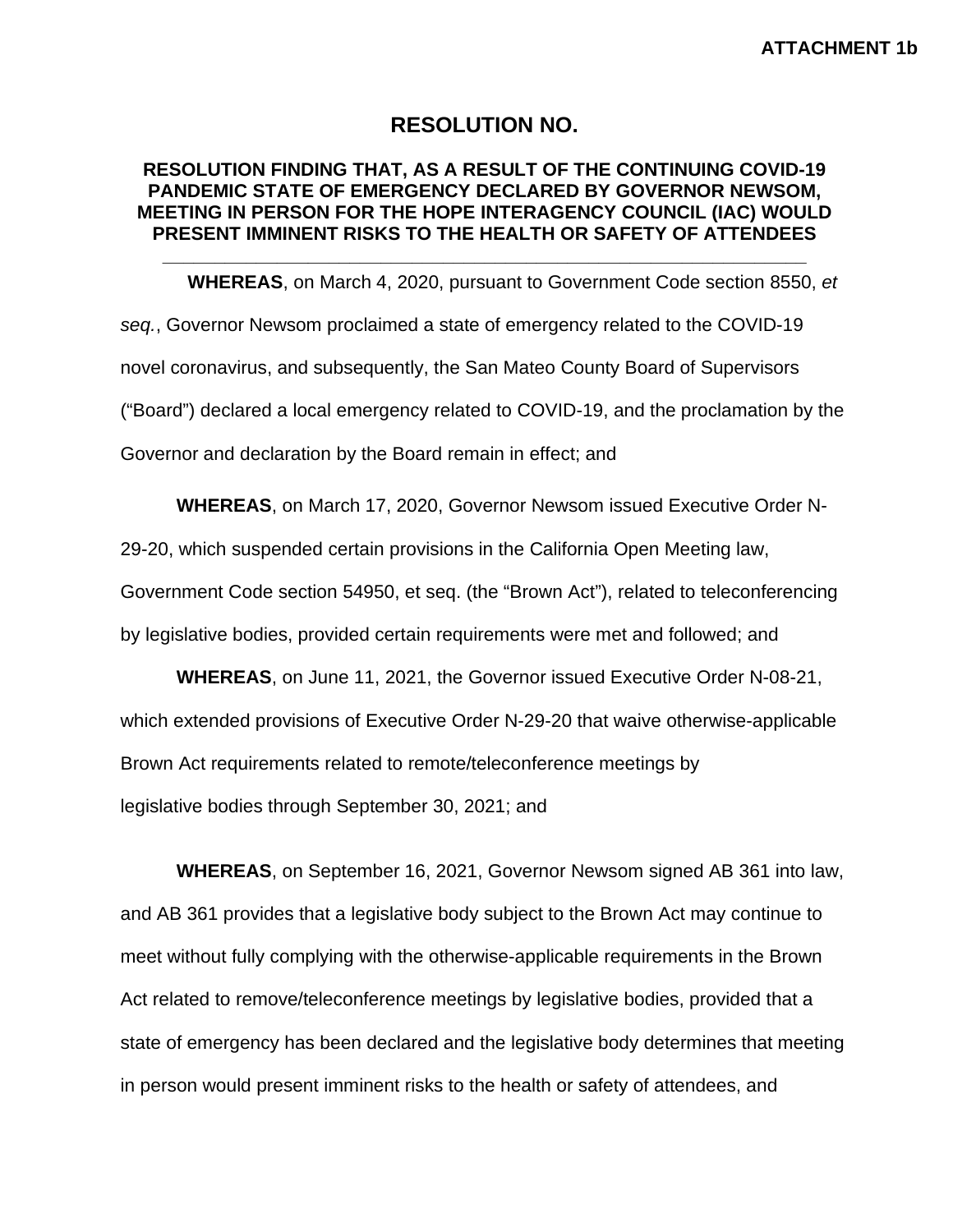provided that the legislative body makes such finding at least every thirty (30) days during the term of the declared state of emergency; and,

**WHEREAS**, California Department of Public Health and the federal Centers for Disease Control and Prevention caution that the Delta variant of COVID-19, currently the dominant strain of COVID-19 in the country, is more transmissible than prior variants of the virus, may cause more severe illness, and that even fully vaccinated individuals can spread the virus to others resulting in rapid and alarming rates of COVID-19 cases and hospitalizations [\(https://www.cdc.gov/coronavirus/2019](https://www.cdc.gov/coronavirus/2019-ncov/variants/delta-variant.html) [ncov/variants/delta-variant.html\)](https://www.cdc.gov/coronavirus/2019-ncov/variants/delta-variant.html); and,

**WHEREAS**, on September 28, 2021, in the interest of public health and safety, as affected by the state of emergency caused by the spread of COVID-19, the Board issued a finding that meeting in person would present imminent risks to the health or safety of attendees, and decided to invoke the provisions of AB 361 related to teleconferencing for meetings of the Board; and

**WHEREAS,** the Board also strongly encouraged other County legislative bodies to make a similar finding and continue meeting remotely through teleconferencing; and

**WHEREAS**, HOPE IAC has an important governmental interest in protecting the health, safety and welfare of those who participate in its meetings; and,

**WHEREAS**, in the interest of public health and safety, as affected by the emergency caused by the spread of COVID-19, HOPE IAC finds that meeting in person would present imminent risks to the health or safety of attendees, and HOPE IAC will